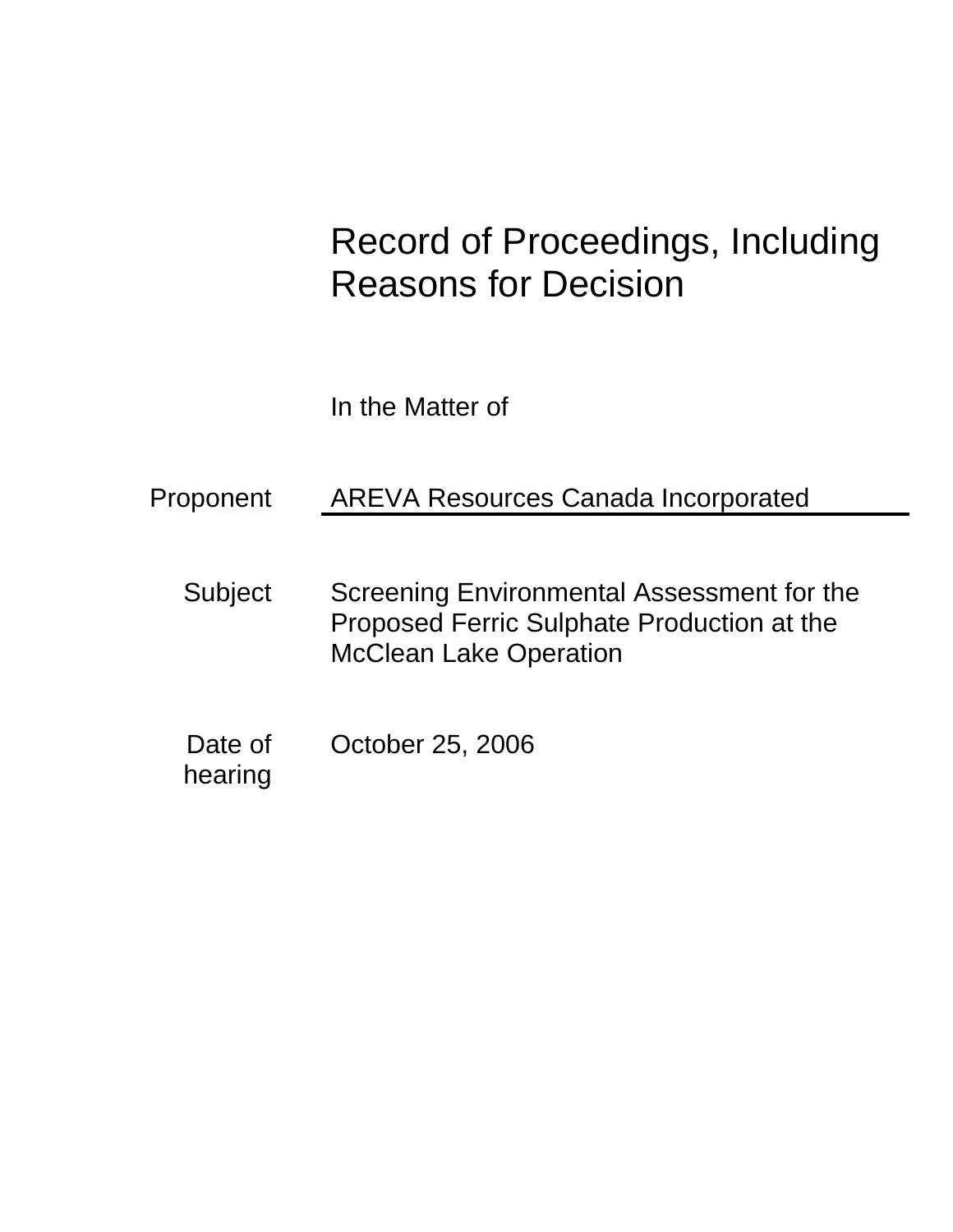## **RECORD OF PROCEEDINGS**

| Proponent:                                                  | <b>AREVA Resource Canada Incorporated</b>                                                         |
|-------------------------------------------------------------|---------------------------------------------------------------------------------------------------|
| Address/Location:                                           | P.O. Box 9204, $817 - 45$ <sup>th</sup> Street West, Saskatoon, SK S7K 3X5                        |
| Purpose:                                                    | Screening Environmental Assessment for the proposed ferric<br>sulphate production at McClean Lake |
| Application received:                                       | n/a                                                                                               |
| $Date(s)$ of hearing:                                       | October 25, 2006                                                                                  |
| Location:                                                   | Canadian Nuclear Safety Commission (CNSC), 280 Slater St.,<br>14th. Floor, Ottawa, Ontario        |
| Members present:                                            | L.J. Keen, Chair<br>A. Graham<br>J.A. Dosman                                                      |
| Secretary:<br><b>Recording Secretary:</b><br>Legal Counsel: | M.A. Leblanc<br>P. Bourassa<br>S. Maislin Dickson                                                 |

| <b>Proponent Represented By</b>                              |                       | <b>Document</b><br><b>Number</b> |
|--------------------------------------------------------------|-----------------------|----------------------------------|
| • R. Pollock, Vice-President, Environment, Health and Safety |                       |                                  |
| • V. Laniece, Director of Project Development                |                       |                                  |
| • J. Corman, General Manager, McClean Lake                   |                       |                                  |
| <b>CNSC</b> staff                                            |                       |                                  |
| $\bullet$ C. Taylor                                          | $\bullet$ A. Ray      |                                  |
| • M. Rinker                                                  | $\bullet$ K. Scissons | CMD 06-H146                      |

**Date of Decision: October 25, 2006**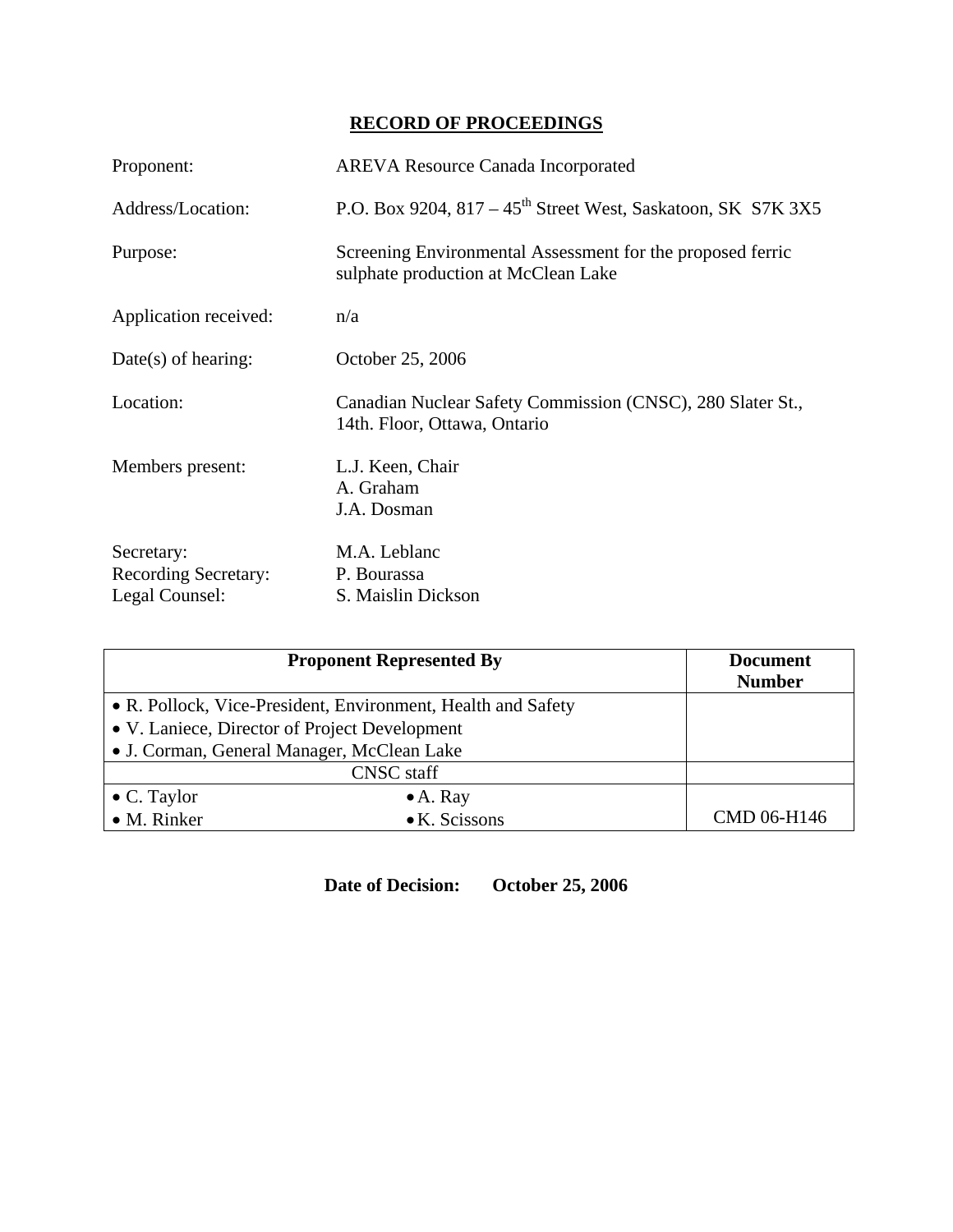### **Table of Contents**

| Conclusions on the Likelihood and Significance of Adverse Environmental Effects  7 |  |
|------------------------------------------------------------------------------------|--|
|                                                                                    |  |
|                                                                                    |  |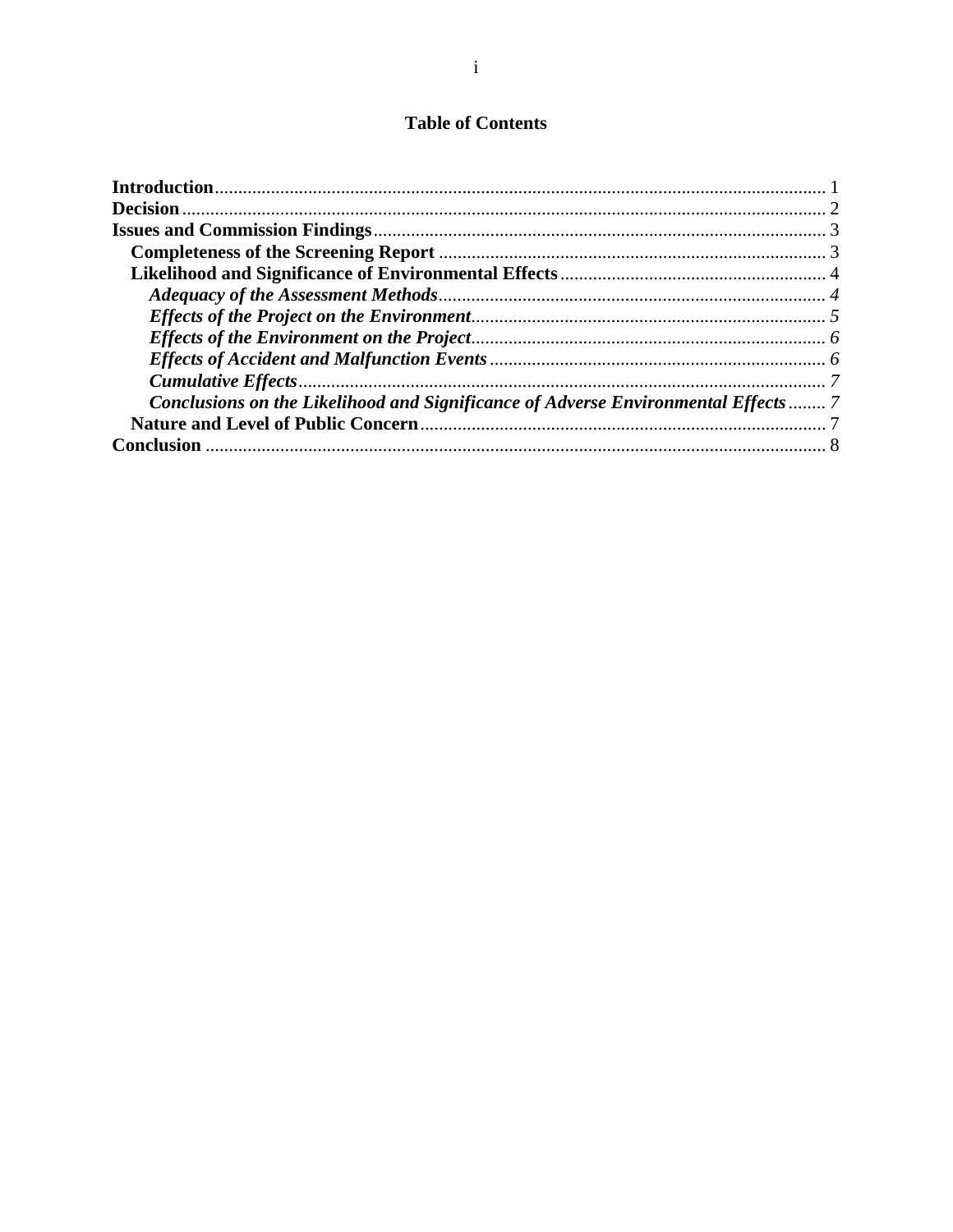#### **Introduction**

- 1. AREVA Resources Canada Incorporated (AREVA) has applied to the Canadian Nuclear Safety  $Commission<sup>1</sup>$  (CNSC) to seek approval for the construction and subsequent operation of a ferric sulphate production circuit at the McClean Lake Operation, located in Northern Saskatchewan.
- 2. The authorization of this proposed project requires an approval pursuant to licence condition 3.1 of the McClean Lake licence, UMOL-MINEMILL-McCLEAN.04/2009.
- 3. Before making a decision on the request for approval, the Commission must, in accordance with the requirements of the *Canadian Environmental Assessment Act*<sup>2</sup> (CEAA), make a decision on an environmental assessment (EA) of the proposal. Pursuant to section 15 of the CEAA, the type of EA required for this project is a screening. The Commission is the sole responsible  $\frac{1}{2}$  (RA) for the EA.
- 4. The EA Guidelines were prepared by the CNSC and approved by the Commission on March 30, 2006. The EA Guidelines were used in delegating the conduct of technical studies for the screening of this project to AREVA, pursuant to section 17 of the CEAA. AREVA provided the technical studies which underwent a review by experts at the CNSC and the FAs. The resulting EA Study Report was then used by CNSC staff for the preparation of the draft EA Screening Report (Screening Report). Stakeholders, including the federal authorities, were provided an opportunity to review the draft Screening Report prior to its finalization and submission to the Commission for this hearing and decision.
- 5. This *Record of Proceedings* describes the Commission's consideration of the Screening Report and its reasons for decisions on the results. The Screening Report of AREVA's proposal to construct and operate a ferric sulphate production circuit at the McClean Lake Operation site is attached as an appendix to CMD 06-H146.

#### Issues

- 6. In considering the Screening Report, the Commission was required to decide:
	- a) whether the Screening Report is complete; that is, whether all of the factors and instructions set out in the approved EA Guidelines and subsection 16(1) of the CEAA were adequately addressed;
	- b) whether the project, taking into account the mitigation measures identified in the Screening Report, is likely to cause significant adverse environmental effects;

1

<sup>&</sup>lt;sup>1</sup> In this *Record of Proceedings*, the *Canadian Nuclear Safety Commission* is referred to as the "CNSC" when referring to the organization and its staff in general and as the "Commission" when referring to the tribunal component.

 $2$  S.C. 1992, c.37.

<sup>&</sup>lt;sup>3</sup> Responsible Authority in relation to an EA is determined in accordance with subsection  $11(1)$  of the CEAA.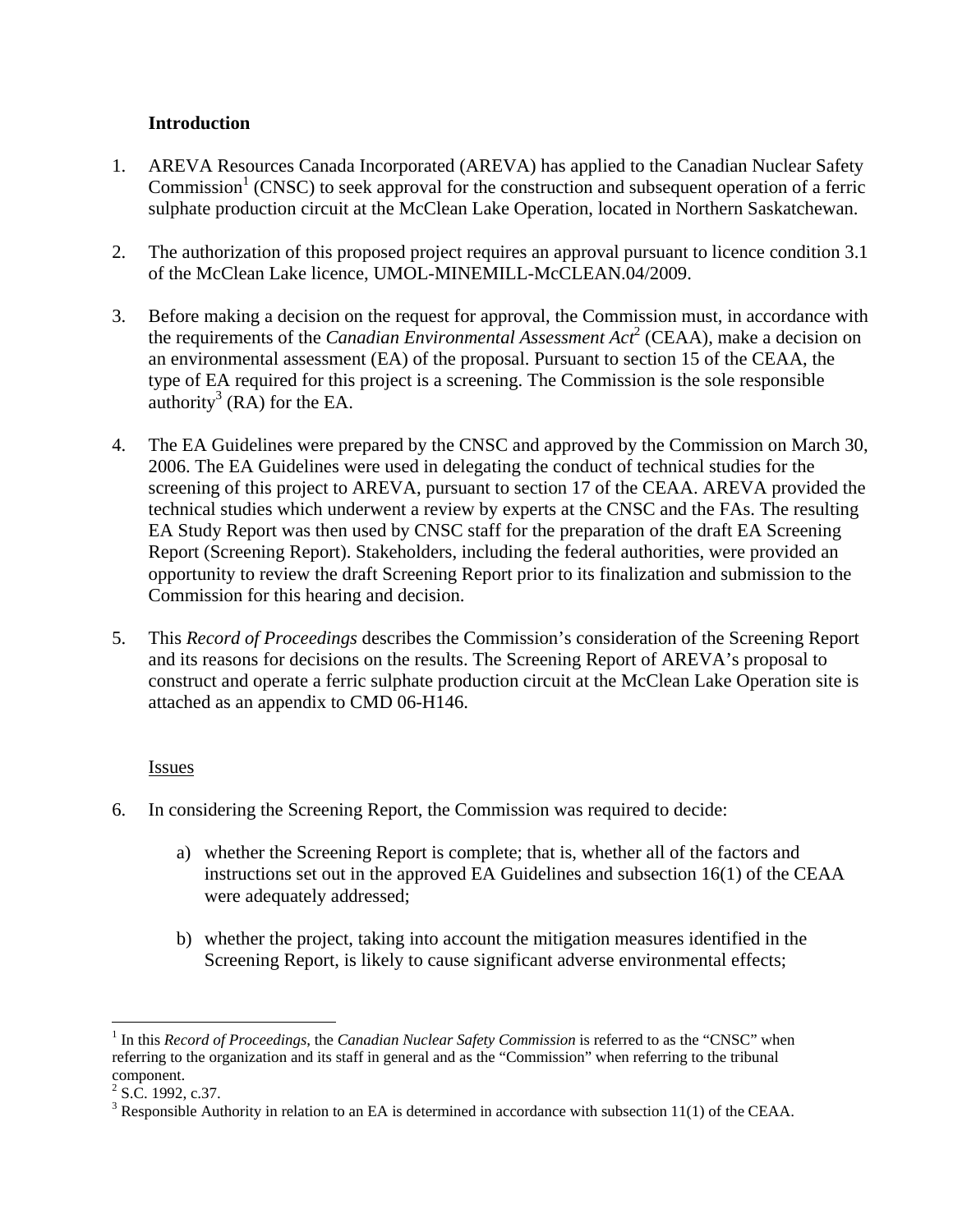- c) whether the project must be referred to the federal Minister of the Environment for referral to a review panel or mediator, pursuant to paragraph  $20(1)(c)$  of the CEAA; and
- d) whether the Commission will proceed with its consideration for an approval under the *Nuclear Safety and Control Act<sup>4</sup>*, (NSCA) consistent with paragraph 20(1)(a) of the CEAA.

#### **Hearing**

- 7. Pursuant to section 22 of the NSCA, the President of the Commission established a Panel of the Commission to hear this matter.
- 8. The Panel of the Commission (hereafter referred to as the Commission), in making its decision, considered information presented for a hearing held on October 25, 2006 in Ottawa, Ontario. During the hearing, the Commission received a written submission and an oral presentation from CNSC staff (CMD 06-H146). Representatives from AREVA and CNSC staff were in attendance.

#### **Decision**

- 9. Based on its consideration of the matter, as described in more detail in this *Record of Proceedings,* the Commission decides that:
	- a) the Environmental Assessment Screening Report appended to CMD 06-H146 is complete; that is, the scope of the project and assessment were appropriately determined in accordance with section 15 and 16 of the *Canadian Environmental Assessment Act*, and all of the required assessment factors were addressed during the assessment;
	- b) the project, taking into account the mitigation measures identified in the Environmental Assessment Screening Report, is not likely to cause significant adverse environmental effects;
	- c) it will not refer the project to the federal Minister of the Environment for his referral to a federal Environment Assessment review panel or mediator;
	- d) it will proceed to consider the application for approval under the provisions of the *Nuclear Safety and Control Act*, consistent with paragraph 20(1)(a) of the *Canadian Environmental Assessment Act*.

 $\frac{1}{4}$  $4$  S.C. 1997, c.9.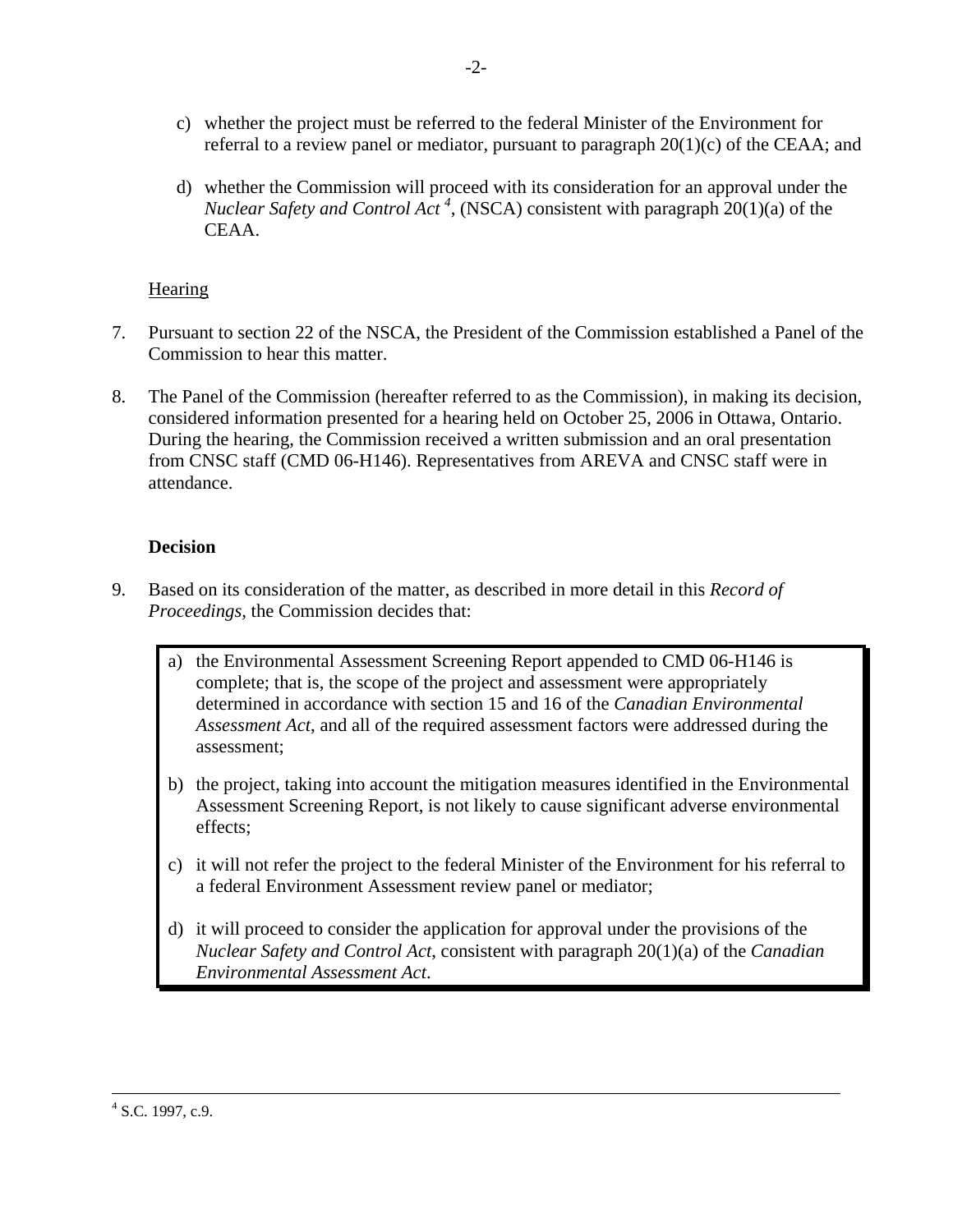#### **Issues and Commission Findings**

10. The findings of the Commission are based on the Commission's consideration of all the information and submission available for reference on the record for the hearing.

#### **Completeness of the Screening Report**

- 11. In its consideration of the completeness of the Screening Report, the Commission considered whether the assessment had adequately addressed an appropriately defined scope of project and assessment factors.
- 12. CNSC staff stated that on March 30, 2006, the EA Guidelines were finalized and approved by the Commission, and formally issued to AREVA, including statements of project scope and scope of the assessment factors as required by sections 15 and 16 of the CEAA. CNSC staff stated that the Screening Report contained information on the full scope of the project and for all of the factors required for a screening EA under section 16 of the CEAA and as set out in the EA Guidelines.
- 13. CNSC staff further stated that the following expert federal authorities were notified of the project pursuant to the CEAA *Regulations Respecting the Coordination by Federal Authorities*  of Environmental Assessment Procedures and Requirements<sup>5</sup>: Health Canada, Environment Canada and Natural Resources Canada. These federal authorities were provided with the opportunity to participate in the preparation of the draft EA Guidelines and the draft EA Screening Report. Dispositioning of Comments is attached to CMD 06-H146.
- 14. CNSC staff noted that there were no provincial requirements for an environmental assessment of AREVA's proposal.
- 15. Based on the Commission's review of the EA Guidelines and Screening Report, the Commission concludes that the scope of the project and the scope of the factors for the assessment are appropriate and that all of the required factors were addressed during the assessment.
- 16. The Commission also concludes that the Screening Report is complete and compliant with the requirements of the CEAA. The Commission is thus able to proceed to its consideration of the likelihood and significance of the environmental effects of the project, the adequacy of the mitigation measures and the public concern about the project.

 $5$  S.O.R./97-181.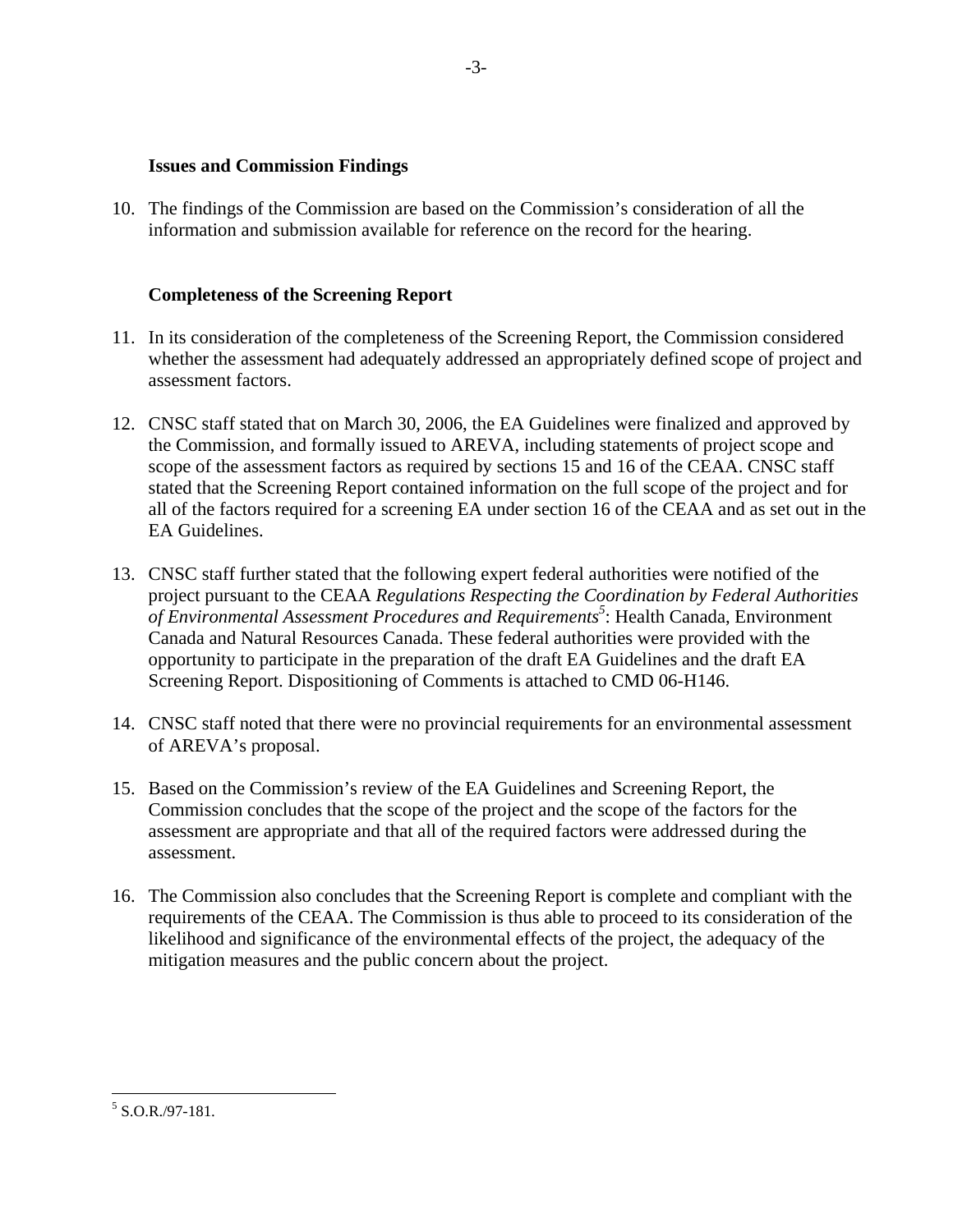#### **Likelihood and Significance of Environmental Effects**

17. This section contains the Commission's findings with respect to whether the project is likely to cause significant adverse environmental effects, taking into account the identified mitigation measures. In examining this question the Commission considered the adequacy of the study methods used to identify and evaluate the potential environmental effects, including the public consultation process, followed by a consideration of the predicted effects on the relevant components of the environment.

#### *Adequacy of the Assessment Methods*

- 18. In its submission, CNSC staff outlined the methodology used in the assessment of the direct and indirect effects of the project on the environment. CNSC staff noted that the assessment of likely effects of the project on the environment was carried out in a step-wise manner.
- 19. The applied screening methodology encompassed the following: identification of potential interactions between the project and the environment, identification of the Valued Ecosystem Components, establishment of study boundaries, identification of constituents of concern and assessment criteria, identification of the potentially adverse effects on the environment, identification of mitigation measures for the adverse effects and determination of residual adverse effects, determination of cumulative effects and assessment of the significance of any residual adverse effects that could not be mitigated.
- 20. CNSC staff stated that the EA involved a progressive identification, screening and assessment of significance of potential interactions between the project (from activities related to the normal operations and the effects of probable malfunctions and accidents) and the various components of the environment.
- 21. CNSC staff outlined in its submission the extent of the consultations that were conducted during the EA process. CNSC staff initiated a public comment period on the draft Screening Report, and key stakeholders, including federal authorities, were sent the Screening Report for their review.
- 22. The Commission inquired as to the extent of communications with the seven existing communities and the aboriginal people living in the area during the screening process. In response, CNSC staff stated that it had established a public registry for the assessment as required by section 55 of the CEAA and that it had solicited comments from the public during the development of EA Guidelines. The proponent met with the Environmental Quality Committee (EQC) on March 16, 2006, presented the proposal and organized the tour of the facilities that would be modified.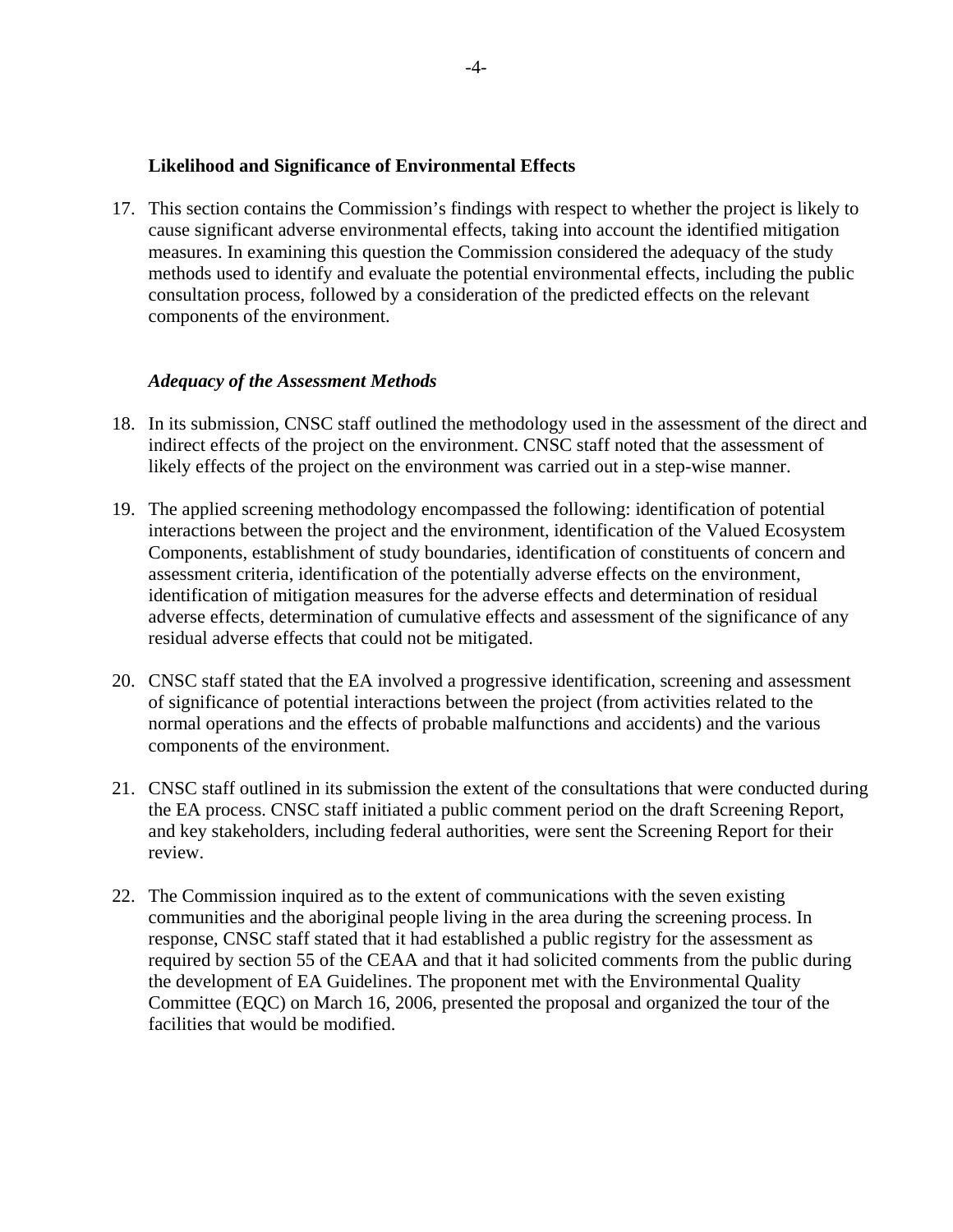- 23. The Commission is satisfied that the methods used to consult with the public during the EA, including opportunities to comment and review the Screening Report, were acceptable and provided a suitable basis for the Commission to evaluate the public concerns about the project.
- 24. Based on its review of the Screening Report and the above information, the Commission concludes that the EA methods were acceptable and appropriate and that all of the required factors were addressed during the assessment.

#### *Effects of the Project on the Environment*

- 25. During the first screening, eleven potential interactions were identified, including those that could occur during malfunctions and accidents. Each of the potential interactions was then assessed using criteria such regulatory standards and guidelines, existing conditions, scientific literature and the experience of the technical specialists to determine which of the potential interactions may result in a likely measurable effect on the environment.
- 26. Of the eleven potential interactions identified, three were determined to have the potential for likely measurable effects on the environment. For each of these interactions the residual effects, which would be measurable or observable on the selected Valued Ecosystem Components after mitigation, were considered. Mitigation measures to control, reduce or eliminate the effect were also considered.
- 27. Potential residual effects after mitigation were predicted to result from air emissions from the acid plant. It was estimated that the total contribution of the McClean Lake acid plant would contribute no more than 0.2% of the critical load for highly sensitive soils.
- 28. Based on the screening of the issues, CNSC staff concluded that the effects of the proposed project are not likely to be significantly adverse to the environment.
- 29. The Commission inquired about dispersion of sulphur dioxide, consequential acidic deposition and about AREVA's capacity to have an ongoing monitoring of the potential deposition in the environment. AREVA responded that the detailed modelling of the dispersion of sulphur dioxide and its conversion to sulphate ions, as precursors for acidic deposition, was done and the obtained results were included into estimation of residual effects. AREVA also noted that its monitoring includes stack monitor and ground continuous monitor and that periodical environmental assessments are also carried out at the sites.
- 30. The Commission asked about potential impact of transportation and storage of iron ore on the environment. AREVA responded that with the production of ferric sulphate at McClean Lake, trucking of the liquid ferric sulphate solution will be replaced by safer and less frequent transportation of solid iron ore.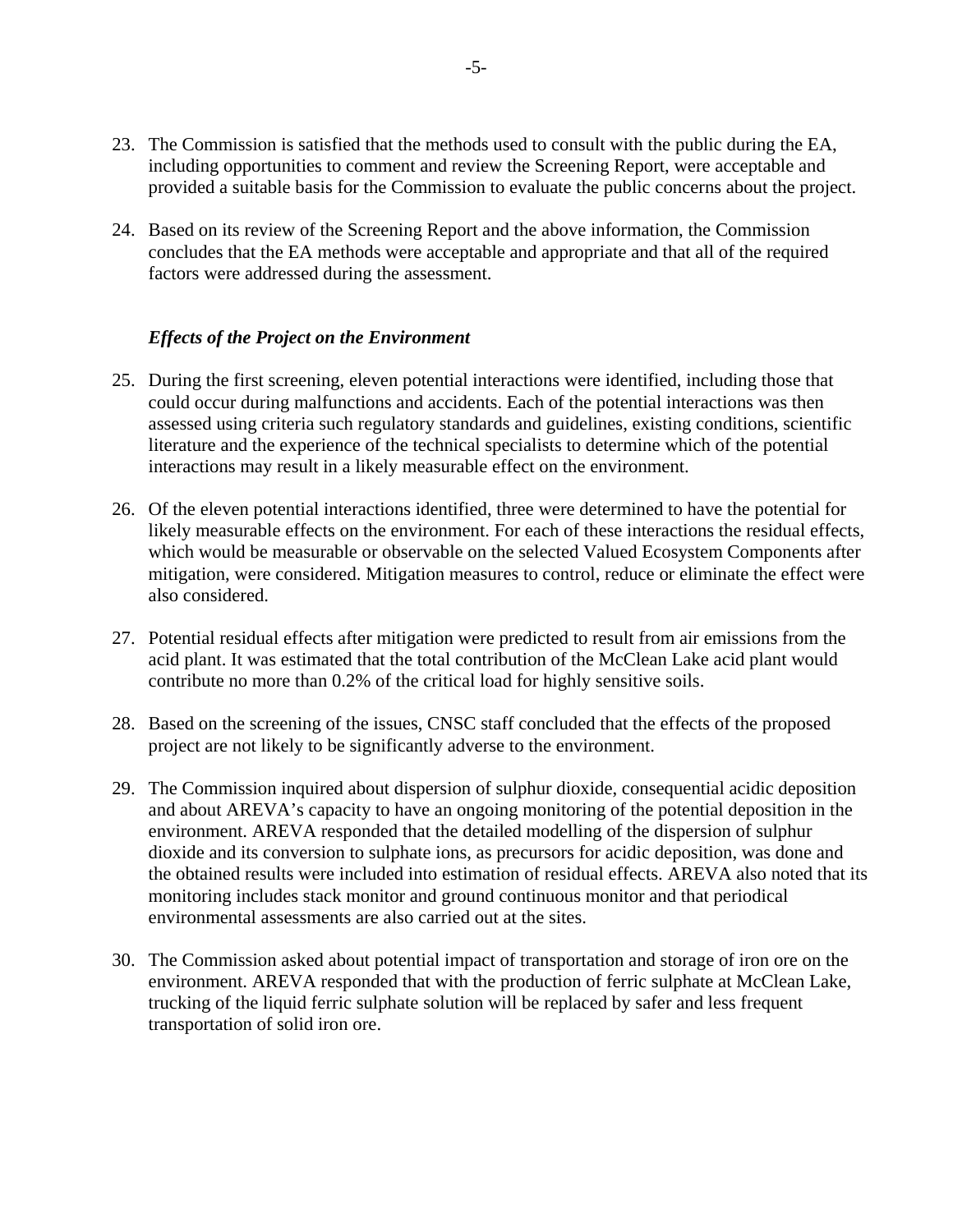- 31. The Commission also asked about the potential impact of the operation on three endangered species present in the area. AREVA responded that all activity concerning the production of ferric sulphate will be organized within an already developed area and that there will be no effect on vegetation at and around the mill area as a result of this particular activity.
- 32. Based on its review of the Screening Report and the above-noted information and considerations, the Commission concludes that the proposed project, taking into account the identified mitigation measures, is not likely to cause significant adverse environmental effects.

#### *Effects of the Environment on the Project*

- 33. CNSC staff reported that the influence of both physical and biophysical environments on the proposed project has been considered within the EA. Short term climatic events, storms, forest fires and consequences such as power outages were recognized as major participating events. It was determined that the planned design features of the project would adequately address the potentially adverse effects of the environment on the project. The conclusion of the CNSC staff was that no adverse effects of the environment on the project should be considered likely.
- 34. Based on the above information, the Commission concludes that the environment is not likely to cause adverse effects on the project.

#### *Effects of Accident and Malfunction Events*

- 35. CNSC staff stated that the events associated directly with the ferric sulphate project and events that might be precipitated by external factors were included in the assessment. The EA focused on those events that are considered credible in the context of the proposed project. The malfunction or accident events identified to have potential adverse effects were advanced for subsequent evaluation within the frame of the environmental assessment.
- 36. The Commission inquired about the health and safety effects of the possible violent boil over if acid was added while the reactor tank was not agitated, due, for example, to a power failure. AREVA responded that the system would be protected against violent boil over by adding a switch to ensure that the acid flow is maintained only if the agitator is turning. AREVA further noted that the reactor tank would be made of stainless steel, capable of sustaining pressure of seven atmospheres and vented-back to the water tank, which should be sufficient in terms of safety and health protection.
- 37. Based on the above information and considerations, the Commission concludes that accident and malfunction events are not likely to cause adverse effects on the project.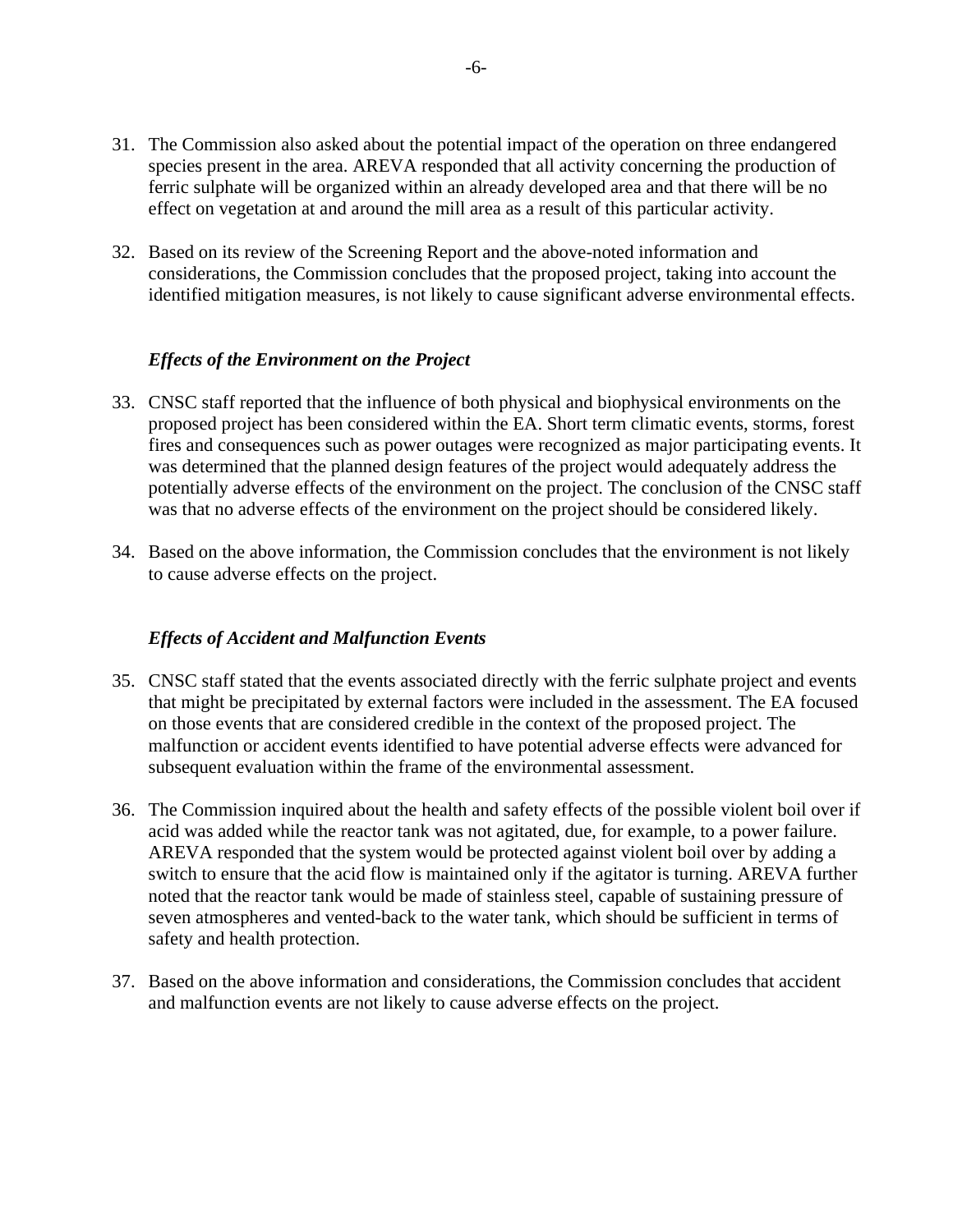#### *Cumulative Effects*

- 38. CNSC staff stated that the effects from this project would interact with the current operation and future projects at McClean Lake. No other projects in the Athabasca region would cause an effect that would interact with the effects predicted from the operation of the acid plant. It was determined that the air quality would remain below Provincial and Federal standard limits and the deposition of acid products in the local area would remain well below the critical load for sensitive terrestrial systems. Cumulative effects are predicted to result in negligible changes to the residual effects. It was thus determined that no significant adverse cumulative effects would result from the development of the ferric sulphate production.
- 39. Based on the information received, the Commission concludes that significant adverse cumulative effects are not expected to occur as a result of the project.

#### *Conclusions on the Likelihood and Significance of Adverse Environmental Effects*

- 40. Based on the considerations and reasons noted above, the Commission agrees with CNSC staff's conclusion in the Screening Report that the proposed project is not likely to cause significant adverse environmental effects, taking into account the identified mitigation measures.
- 41. The Commission is also satisfied that the likelihood and significance of the effects have been identified with reasonable certainty.

#### **Nature and Level of Public Concern**

- 42. With respect to public concern as a factor in its consideration of whether to refer the project to the federal Minister of the Environment for a review panel or mediator in accordance with section 29 of the CEAA, the Commission first examined whether the public had sufficient opportunity to become informed about the project and the Environmental Assessment, and express their views on it.
- 43. As noted in paragraph 25 above, the Commission is satisfied that AREVA and CNSC staff consulted appropriately with the public and other interested stakeholders. The Commission is therefore satisfied that the public had adequate opportunity to become informed about the project and express any concerns.
- 44. CNSC staff reported that no concerns were raised that would justify the consideration to refer the project to the federal Minister of the Environment.